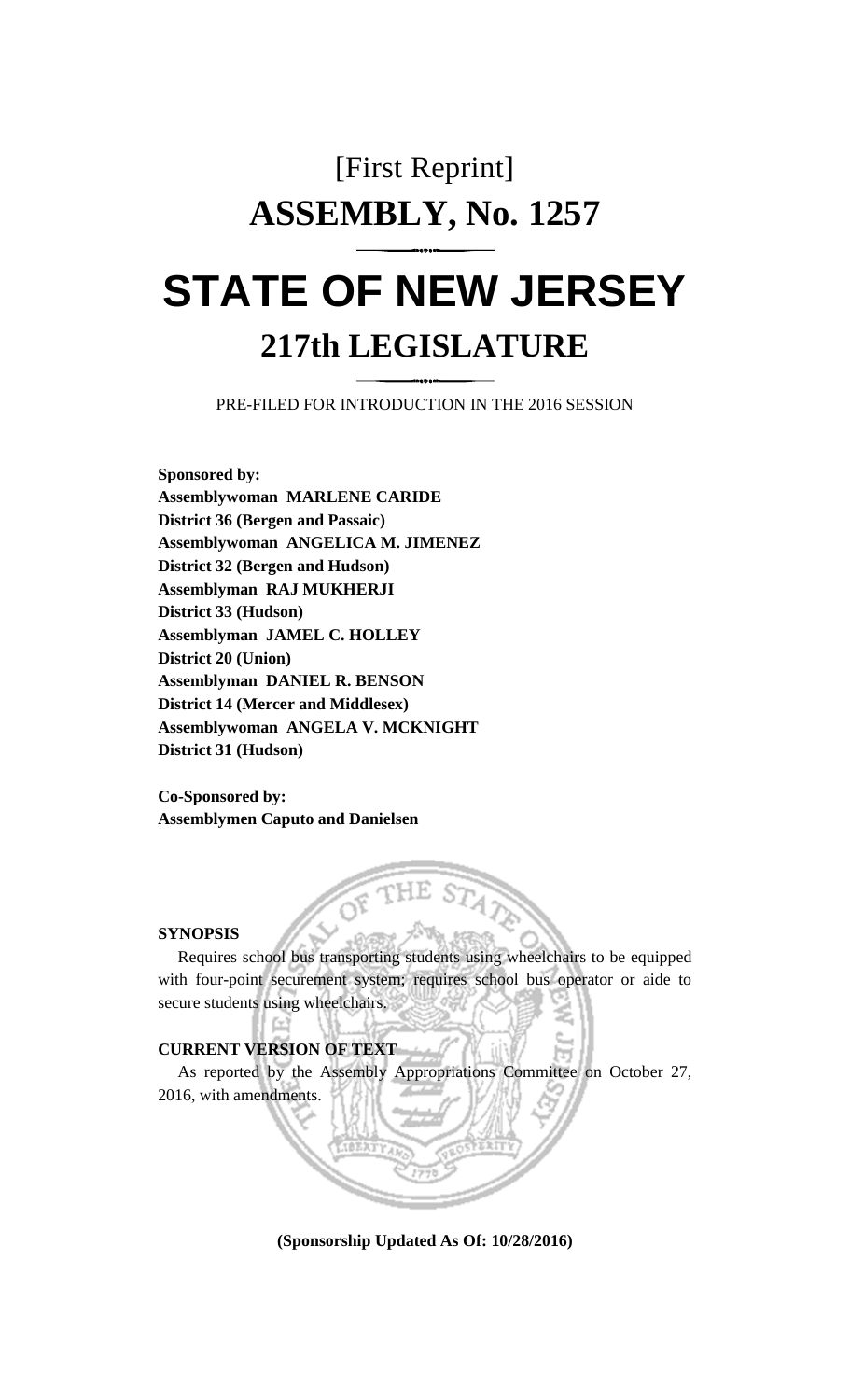#### **A1257** [1R] CARIDE, JIMENEZ

 $\mathcal{D}_{\mathcal{L}}$ 

 **AN ACT** concerning wheelchair securement on school buses, supplementing Title 39 of the Revised Statutes, and amending P.L.1992, c.92.

 **BE IT ENACTED** *by the Senate and General Assembly of the State of New Jersey:*

 1. (New section) In addition to the requirements established pursuant to the Federal Motor Vehicle Safety Standards, a school bus, as defined in R.S.39:1-1, that provides transportation for passengers using wheelchairs shall be equipped with appropriate four-point securement systems for each passenger using a wheelchair that is being transported on the school bus.

 For the purposes of this act, "four-point securement system" means a complete four-point system that includes four wheelchair restraints to secure a wheelchair to the vehicle floor; a lap and shoulder belt that integrates to the rear wheelchair restraints; and floor anchorages installed in the vehicle floor.

 2. Section 2 of P.L.1992, c.92 (C.39:3B-11) is amended to read as follows:

 2. a. Beginning on September 1 of the second year next following the year of enactment of P.L.1992, c.92 (C.39:3B-10 et seq.), each passenger on a school bus which is equipped with seat belts shall wear a properly adjusted and fastened seat belt or other child restraint system that is in conformity with applicable federal standards at all times while the bus is in operation.

28 b. Beginning on September 1 of the second year next following 29 the year of enactment of P.L.  $, c.$  (C. ) (pending before the 30 Legislature as this bill), <sup>1</sup> a school bus that provides transportation for passengers using wheelchairs shall have an aide to assist the 32 passengers, and<sup>1</sup> a school bus operator <sup>1</sup> or aide<sup>1</sup> shall secure or cause to be secured a passenger using a wheelchair on a school bus equipped to transport passengers using wheelchairs using a properly adjusted and fastened four-point securement system in conformity with applicable federal standards and section 1 of P.L. , c. (C. ) (pending before the Legislature as this bill) at all times while the bus is in operation.

 c. Nothing in this section shall make the owner or operator of a school bus liable for failure to properly adjust and fasten a seat belt 41 or other child restraint system or four-point securement system that is in conformity with applicable federal standards for a passenger who sustains injury as a direct result of the passenger's failure to

**Matter enclosed in superscript numerals has been adopted as follows:**

**Assembly AAP committee amendments adopted October 27, 2016.**

**EXPLANATION – Matter enclosed in bold-faced brackets [thus] in the above bill is not enacted and is intended to be omitted in the law.**

**Matter underlined thus is new matter.**